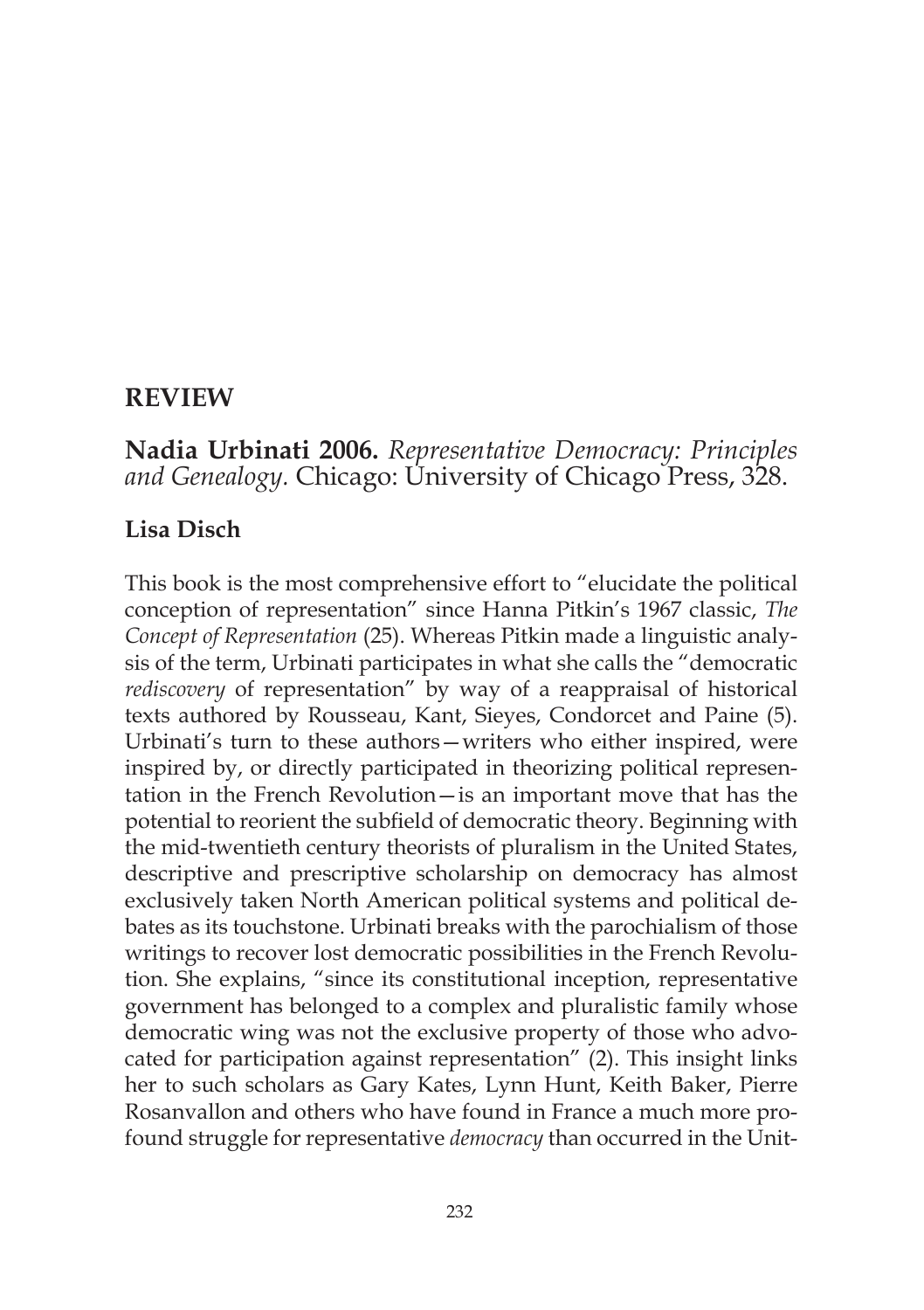## **LISA DISCH**

ed States. For at the American founding, the fact that the Federalists succeeded in implementing a system of governance on a large scale ensured that representation would be rather an antidote to democracy than a means of achieving it.

This Federalist legacy left its mark not only on US political institutions but also on the way that normative theorists of democracy have conceived of the relationship between political representation and democratic practice: there is a deep-seated prejudice against political representation as that which saps political participation of its vital force. A central contribution of this book is to counter that prejudice. Urbinati contends that "representative democracy is neither an oxymoron nor merely a pragmatic alternative for something we, modern citizens, can no longer have, namely direct democracy" (10). Disputing Benjamin Barber's and Carole Pateman's theories of participatory democracy on the one hand, and contesting Bernard Manin's analysis of representation on the other, Urbinati argues that political representation is neither an alienated form of politics nor an aristocratic one. It is actually the best means of achieving government by the people provided one can accept one simple but devastating premise: that citizens' "direct presence" is "much *less* representative of their ideas than their indirect presence in a representative democracy" (113; emphasis added).

This is by no means a simple return to the elitism of Edmund Burke, who held that citizens were better off being represented because they are neither capable of knowing the public interest nor inclined to sacrifice for it. Urbinati's ambitious goal is "to inquire into the conditions under which representation *is* democratic—that is, a mode of political participation that can activate a variety of forms of citizen control and oversight" (4). She pursues this goal by a reworking of the concept of "indirectness in politics" which, as she notes, "has never enjoyed much currency in democratic theory" (17). Urbinati argues that democratic self-government is not direct but indirect by virtue of being discursive. It involves communication and also, perhaps more importantly, its "rupture" by citizens exercising "*judgment* about just and unjust laws" (27, 25).

Urbinati argues that the antipathy against indirectness is deeply rooted in contemporary democratic thought by virtue of the misconception of sovereignty on which the predilection for directness rests. She explains that democratic politics has inherited from Rousseau a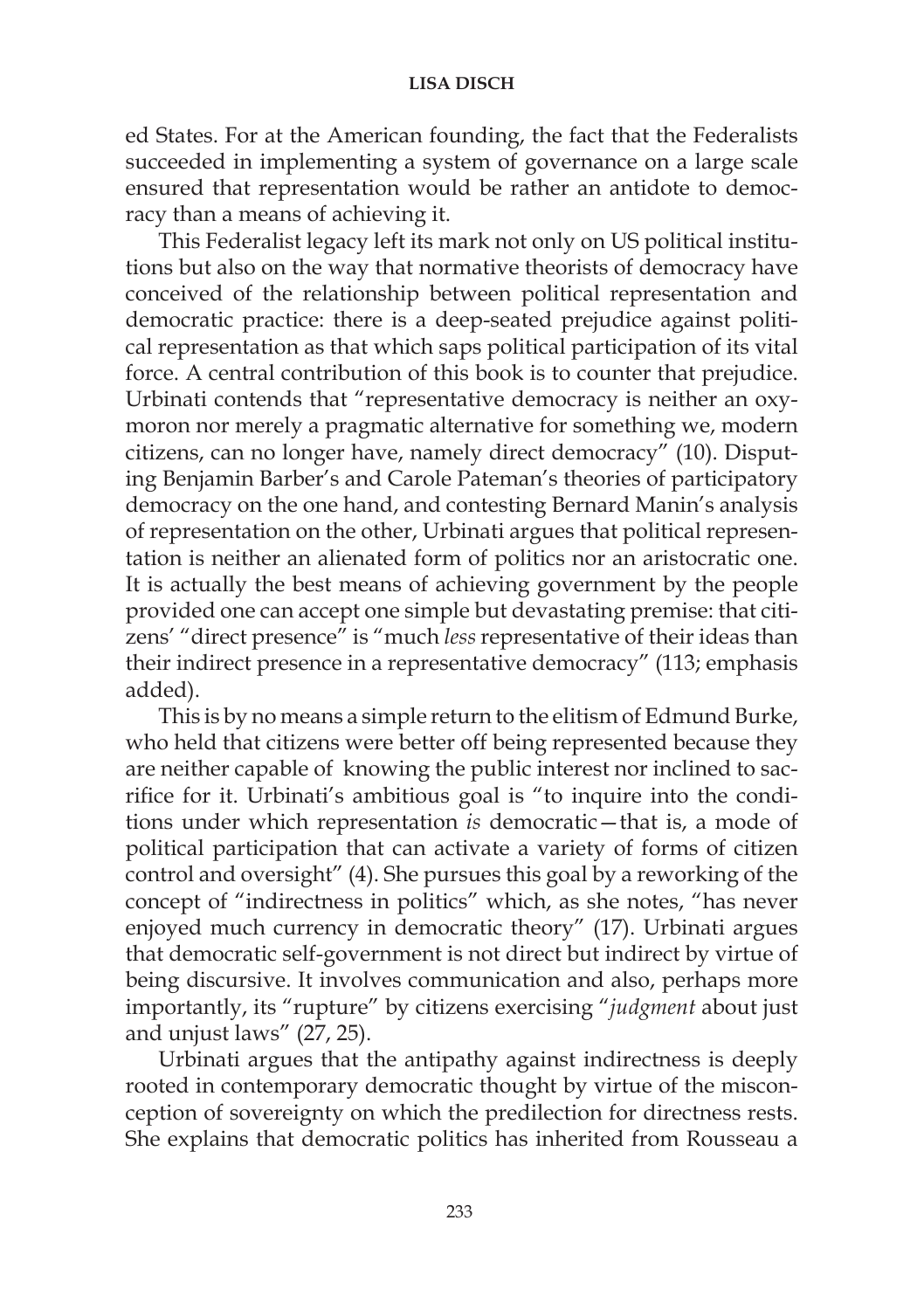#### **REVIEW**

"voluntaristic and decisionist conception" that, because it identifies sovereignty with immediacy, what is willed here and now, cannot help but regard representation as alienation (7). She continues with the startling but ultimately utterly persuasive claim that "when it came to sovereignty, [Rousseau] advocated an antihumanist conception of politics" (79). She contends, paradoxically, that he reached this *antihumanist* conception by humanist means. Urbinati argues that Rousseau first "applied the Aristotelian principles of poetics to politics" by defining "politics in terms of *immediacy or the unity of space, time, and the object*." Next he "conjoined" Aristotle's distinct worlds of rhetoric and poetics so as to cast persuasive speech and inventive speech as equally deceptive (79). This conviction that all speech is deceptive prompted Rousseau's anti-humanist conception of the general will as a norm that must be accorded the quality of a self-evident empirical fact—something that is not only beyond discussion but must be protected from it. To permit a people to deliberate as well as to vote would mean that it "could lose its sense of mission as its will gets lost in the spiral of opinions and controversies" (83). Rousseau's distrust of speech explains his distrust of representation in turn, for once the people has voted, what need has it for representatives to deliberate or act on its behalf? It needs only delegates to register its will and ensure its execution.

In light of Urbinati's fresh and surprising reading of Rousseau, it becomes ironic that so many proponents of participatory democracy today take inspiration from this French thinker: few among them would want to be implicated in an "antihumanist" conception of politics. At the very least, then, this first line of Urbinati's argument will have some democrats rethinking their canonical allegiances.

Urbinati directs a second line of argument against the pervasive misconception that "there is something preexisting [political representation], like for instance a single or collective sovereign that seeks pictorial representation through election" (33). Outmoded as it may seem, there is a stubborn attachment to this "pictorial" understanding among two very different camps in contemporary debates. On the one hand, there are those who hold to what Jane Mansbridge has aptly termed a "promissory" notion of representation which takes democratic legitimacy to require that acts of representation follow from a prior declaration of the popular will. On the other hand, there are those who renew arguments for what Hanna Pitkin termed "descrip-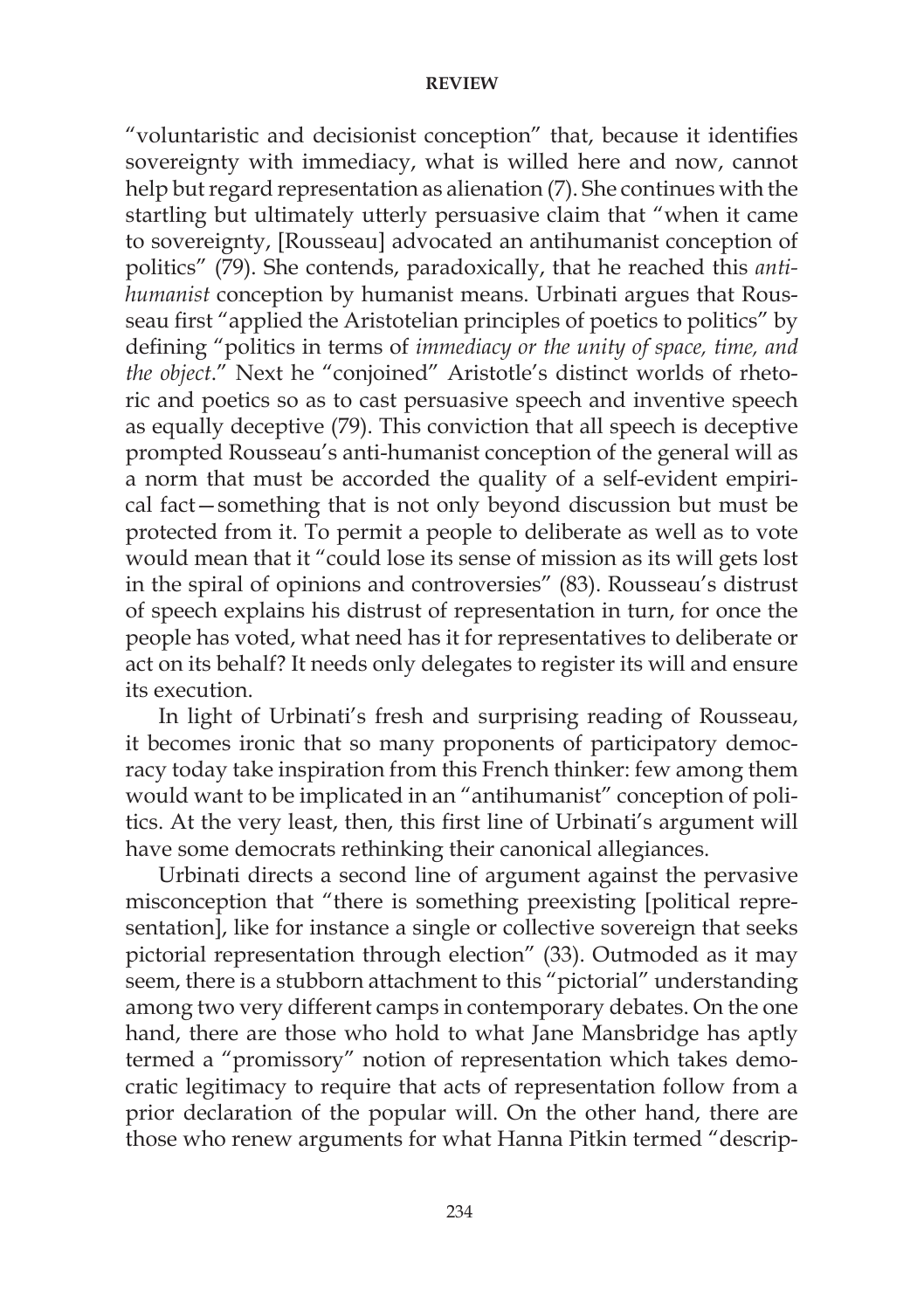## **LISA DISCH**

tive" representation, calling for groups to be served by representatives who resemble them. Urbinati observes that either of these positions actually depoliticizes representation; they reduce representation to preserving "a kind of naturalness or irreducible social determinism that exists prior to political action" (49). Urbinati counters that representing "can never be a mere registration of a given social configuration" (46). It has to do neither with fidelity to decisions that an electorate has already made, nor with resemblance in fact to whatever characteristics of a particular constituency are taken to be pertinent. She explains, "electors do not seek an existential identification with their representatives"; they "want an advocate, not a rubber stamp" (46).

The idea of representation as "advocacy" is the centerpiece of Urbinati's effort to redefine representation as a mode of democratic participation. What makes an advocate a representative is not that she reasons dispassionately but, rather, that she speaks as a partisan on behalf of "a part of the nation," putting its "claims *before* the whole nation and *in the name of* the principles" embraced by "the community as a whole" (227). Urbinati provocatively emphasizes that representation is a "constitutive process" (115). Neither the identity of the constituency nor the representative's "belonging" to it are matters of fact; they are, rather, products of ideology, partisanship, and persuasion (118-19). Presumably, the speeches of a good advocate would mobilize a constituency to recognize itself at once in its particularity and in its relation to a national, inter- or trans-national community as a whole.

As to whether an advocate is to be judged by the eloquence of her speeches or by her effectiveness, Urbinati does not say. She does emphasize that what links a representative to her constituents is not what might be termed representative*ness* but, rather, by what Urbinati proposes to call "representativity" (27). Urbinati makes this concept a bit more difficult to grasp than it need be because she develops it over the course of various arguments without offering a succinct and comprehensive statement of its meaning. It begins, however, from an idea of sovereignty as a "*negative power*" (29). Not to be confounded with the liberal notion of limits to the sovereign, negative sovereignty is Rousseau's voluntarist model *temporally* reconceived. Rather than the immediacy of decision, it consists in the exercise of sovereignty over time as the people "investigate, judge, influence, and censure